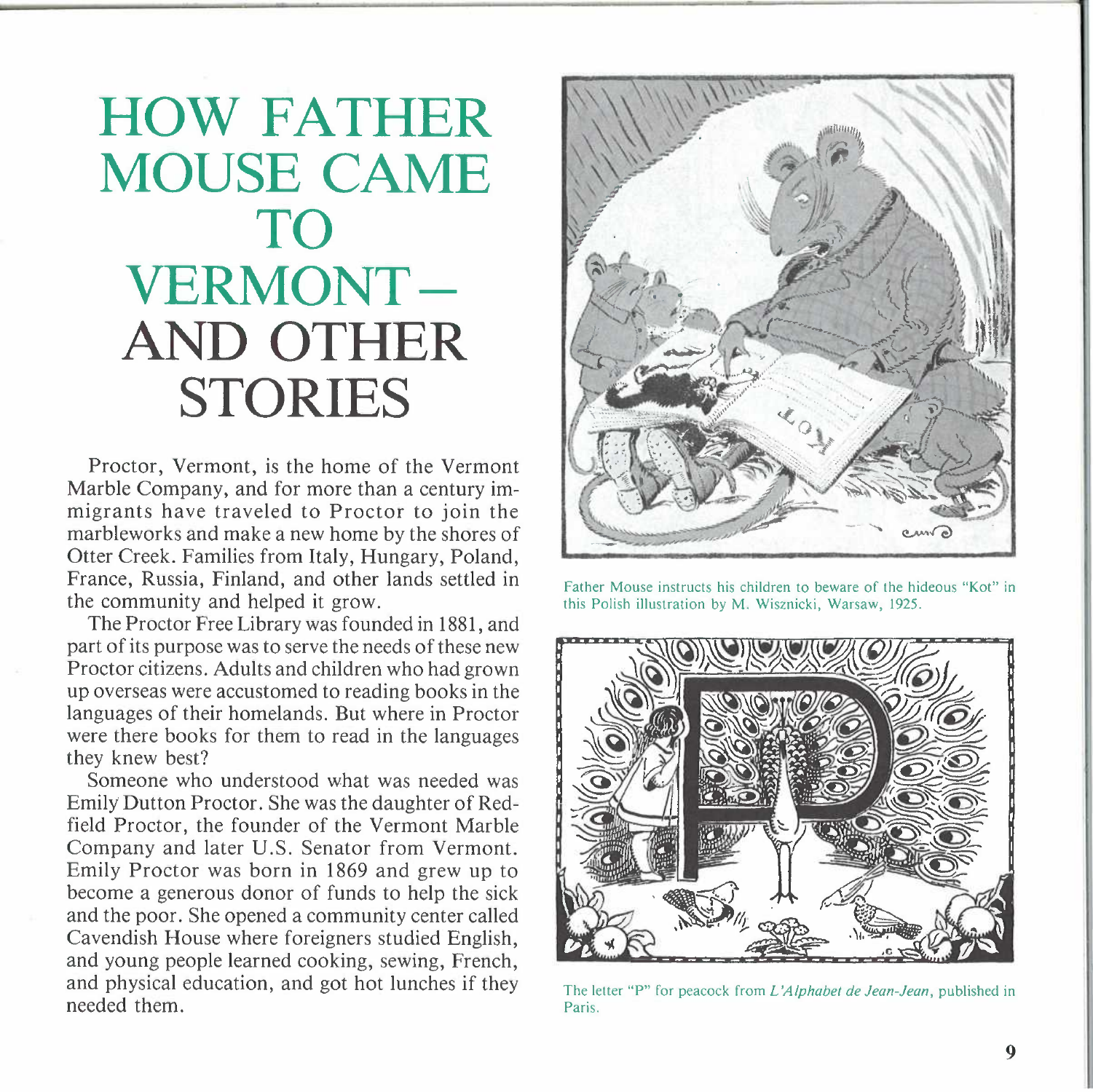

A company of animals shares a summer feast in this illustration from a book published in Prague, Czechoslovakia, in 1923.

When Emily Proctor realized that the marbleworkers and their families missed the languages and culture of their homelands, she acquired for the library a large collection of foreign-language books for adult readers and a wonderful set of picture books for children. The picture books, which date from the 1920s, are full of fanciful illustrations.

Today Barbara Burns is the director of the Proctor Library. She treasures the books that Emily Proctor gathered for her friends and neighbors and proudly shows them to visitors. If you visit the Proctor Free Library, ask to see these lovely books, which helped a generation of young Vermonters to keep alive their foreign heritage while growing up in the beauty of the Green Mountains.



A drawing by the Italian artist Brunelleschi in *Batocchio e Cavicchia,* a book of three comedies for the marionette theater, ca. 1925.